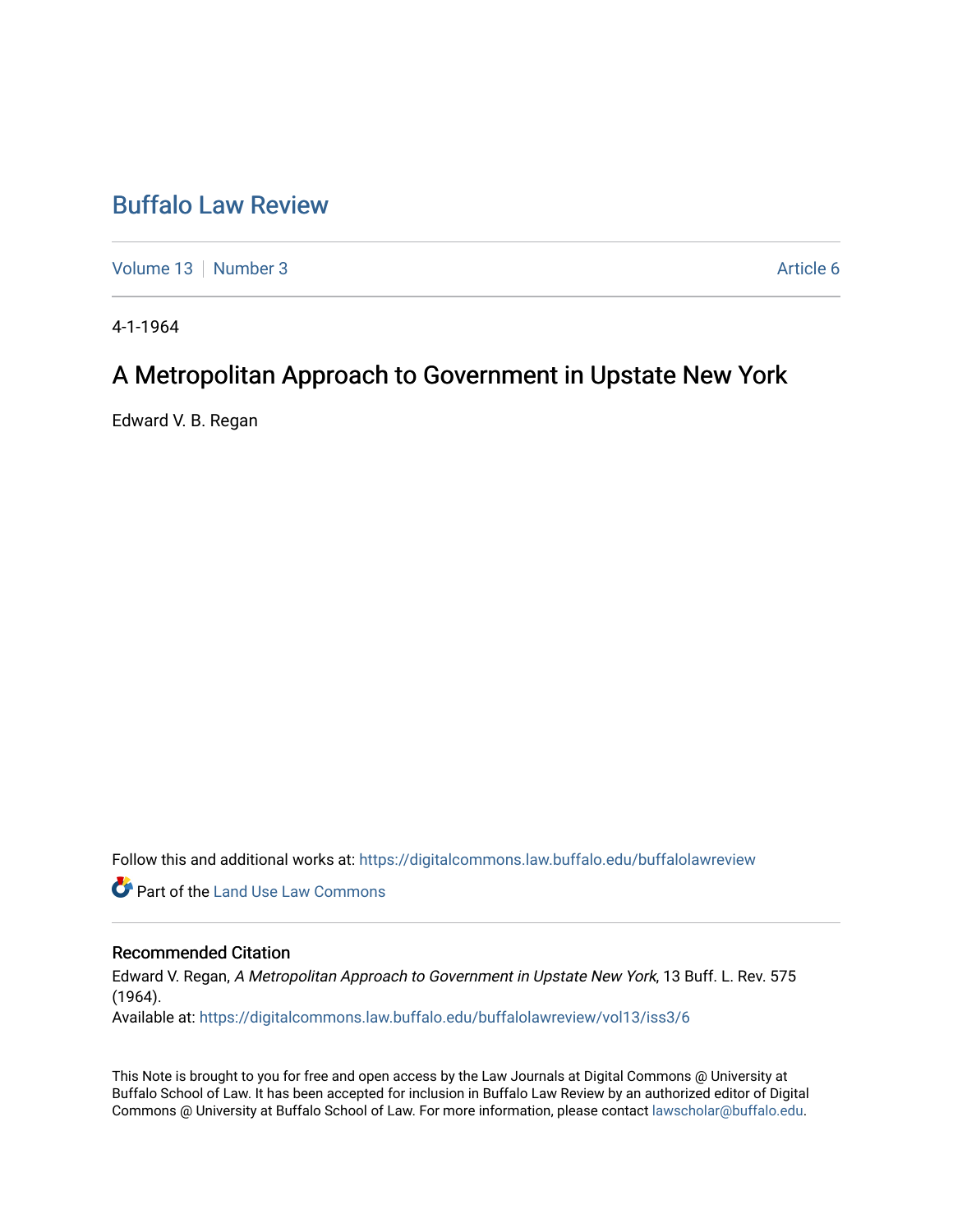# **A** METROPOLITAN APPROACH TO **GOVERNMENT IN UPSTATE NEW** YORK

# **1.** METROPOLITAN **AREAS** IN THE **UNITED STATES AND UPSTATE NEW YORK**

In the past 100 years, 1860 to 1960, the population in the United States has increased from 31.4 million to 179.3 million.' During this same period the percentage of the population classified as urban residents went from 19.8 percent to 69.9 percent.<sup>2</sup> By the current Bureau of Census definition "urban population comprises all persons living in urbanized areas [cities of 50,000 people or more and their environs,<sup>3</sup> and persons who live] in places of 2500 inhabitants or more outside urban areas **.... -"4** In the past 40 years, 1920 to 1960, the people who live in urban areas have more than doubled, from 54.1 million (51.2% of the people) to either 112.5 million under the old definition of urban areas or 124.6 million (69.9% of the people) under the current definition.

In **1959** the Bureau of Budget established a new category for urban and non-urban residents, called the "Standard Metropolitan Statistical Area." The Bureau of Census has classified population according to these "SMSA's" or "metropolitan areas." They follow county lines. "[E]very city of 50,000 inhabitants or more . . . is included in an SMSA" and generally it will allow "consideration as a unit the entire population in and around a city the activities of which form an integrated economic and social system."<sup>6</sup> Close to two-thirds (62.4%) of the people live within the 212 designated metropolitan areas in the United States. Within these 212 areas in the period from 1950 to 1960, the population increased by 23.5 million people.1

By comparing census figures for "urbanized areas" and SMSA's a general picture can be obtained of the growth of population in metropolitan areas prior to 1950.8 Viewing both together it can be concluded that there is an accelerated trend for our increasing population to cluster in metropolitan areas.

1. 1 U.S. Bureau of Census, Dep't of Commerce, Census of Population: 1960 (Characteristics of the Population) pt. A (Number of Inhabitants), table 2, at 1:4 (1961) [hereinafter cited as 1960 Population Census].

2. 1960 Population Census table 29, at 1:29. 3. "An urbanized area contains at least one city of 50,000 inhabitants or more in 1960, as well as the surrounding closely settled incorporated areas that meet the criteria. . . .<sup>"</sup> 1960 Population Census at XVIII.<br>4. 1960 Population Census at XII.

*5.* 1960 Population Census table 20, at 1:29.

6. 1960 Population Census at XXIV. "The definition of standard metropolitan statistical areas involves two considerations: first, a city or cities of specified population to con- stitute the central city and to the county in which it is located as the central county; and, second, economic and social relationships with contiguous counties which are metropolitan in character .. **7. 1960** Population Census table R, at XXVII.

**8.** The population of SMSA's in **1960, 112.8** million, **1960** Population Census table R at XXVIII, differed only slightly from the population of urban areas, 124.6 million, *id.*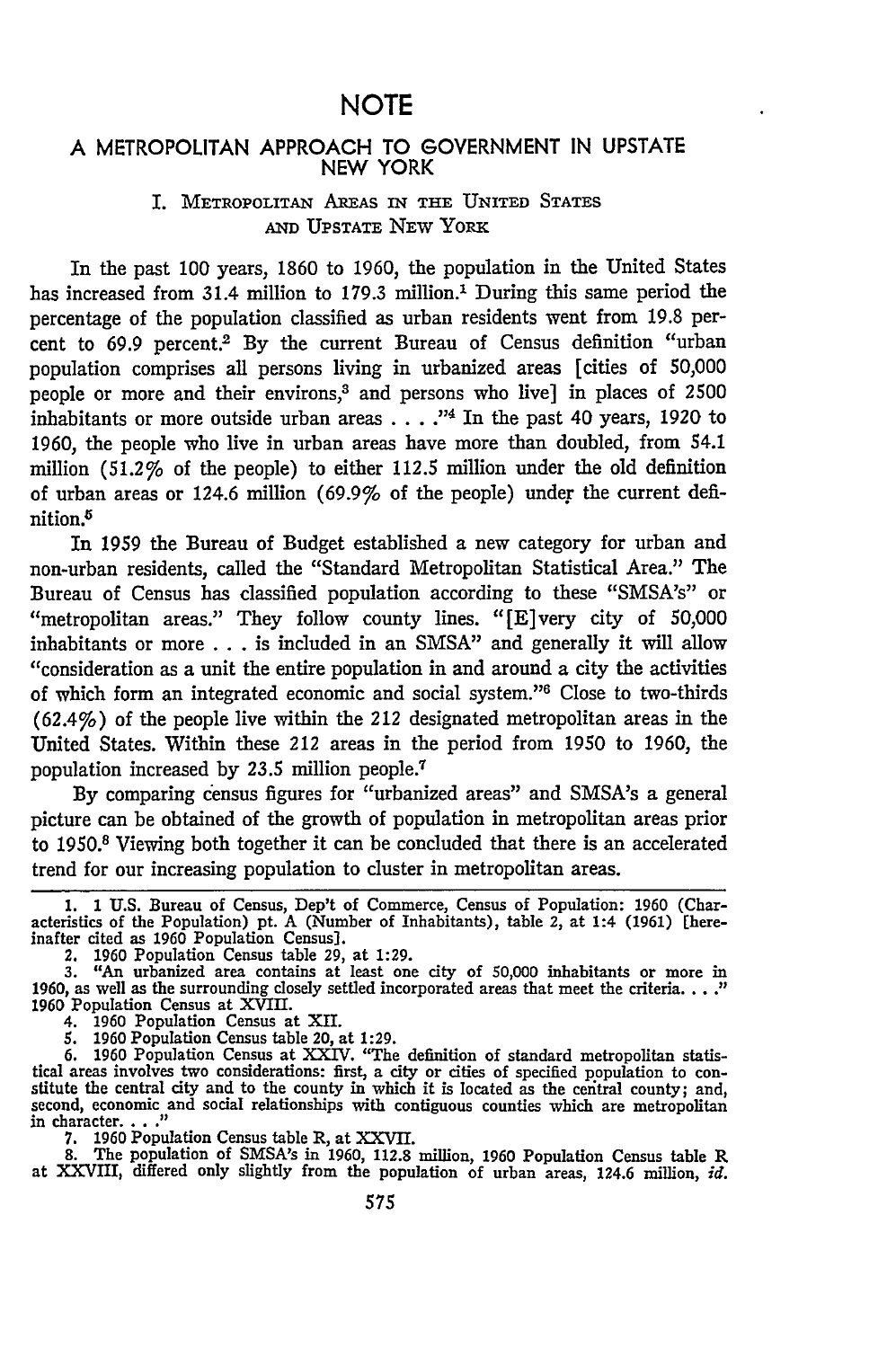The local government structure, counties, cities, towns and villages, $0$ in these metropolitan areas is considerably fractionalized; there are 7027 of these units of local government within the 212 SMSA's.<sup>10</sup>

Upstate New York<sup>11</sup> has experienced the same population growth and clustering as the rest of the nation. There are six SMSA's in Upstate which are designated Buffalo, Rochester, Syracuse, Utica-Rome, Binghamton and Albany-Schenectady-Troy. Bringing the total to 3.4 million, a million more people lived within these areas in 1960 than did in 1930.<sup>12</sup> The SMSA's now represent 84.2 percent of all the people in the Upstate area<sup>13</sup> and during the period 1950-1960 these metropolitan areas had an average population increase of 18.1 percent.<sup>14</sup>

Local government responsibility is just as divided in these areas as it is in the rest of the nation. Within the six SMSA's the number of counties, municipalities (cities and villages) and towns are:<sup>15</sup>

| <b>SMSA</b>             | Counties | Municipalities | Towns | Total |
|-------------------------|----------|----------------|-------|-------|
| Buffalo                 |          | 26             | 37    | 65    |
| Rochester               |          | 11             | 19    | 31    |
| Syracuse                |          | 39             | 56    | 98    |
| Utica-Rome              |          | 32             | 45    | 79    |
| Binghamton              |          |                | 16    | 25    |
| Albany-Schenectady-Troy |          | 29             | 48    | 81    |

The dilemma of a homogeneous concentration of population<sup>16</sup> arbitrarily divided up by a multitude of autonomous local government units is seriously aggravated when considered in light of what are generally known as "metropolitan problems." An alteration in our pattern of living has resulted from rapid technological advances accompanied by economic and social changes. In the wake of these changes has settled a host of problems which are concentrated

table 20, at **1:29.** Some people classified as urban residents live outside of SMSA's but "in general... urbanized areas represent the thickly settled portions of SMSA's." *Id.* at **XXV. 9.** School districts and special improvement districts, sometimes classified as units of

local government, will not be considered in this paper.

10. 1 U.S. Bureau of Census, Dep't of Commerce, Census of Governments: 1962,<br>(Governmental Organization) 11 (1963).<br>11. Because it presents special problems, Greater New York City will not be consid-<br>11. Because it present

12. **1963** Rep. of the Joint Legis. Comm. on Metropolitan Areas Study, to the N.Y. Legis. 14 (hereinafter cited as Legis. Rep. on Metropolitan Areas]. **13.** 1963 Legis. Rep. on Metropolitan Areas 13.

14. 1960 Population Census table **11,** at 34:29.

15. 1 U.S. Bureau of Census, Dep't of Commerce, Census of Governments: 1962<br>(Governmental Organization) table 15, at 154:59. Recently, "as a result of the continuing<br>analysis of the 1960 Federal Decennial Census of Populat Budget has enlarged two of the Upstate SMSA's. However, at this time, it does not appear that the Bureau of Census has formally adopted these enlargements. Added to the Rochester SMSA were three more counties with their municipalities and towns. The Binghamton SMSA was enlarged to include a neighboring county in Pennsylvania. State of New York

Office for Local Government Newsletter, Dec. 8, 1963, p. 1, col. 3.<br>16. It should be pointed out that not every unit of local government within an<br>SMSA's can be classified as urban. In fact probably at least half the area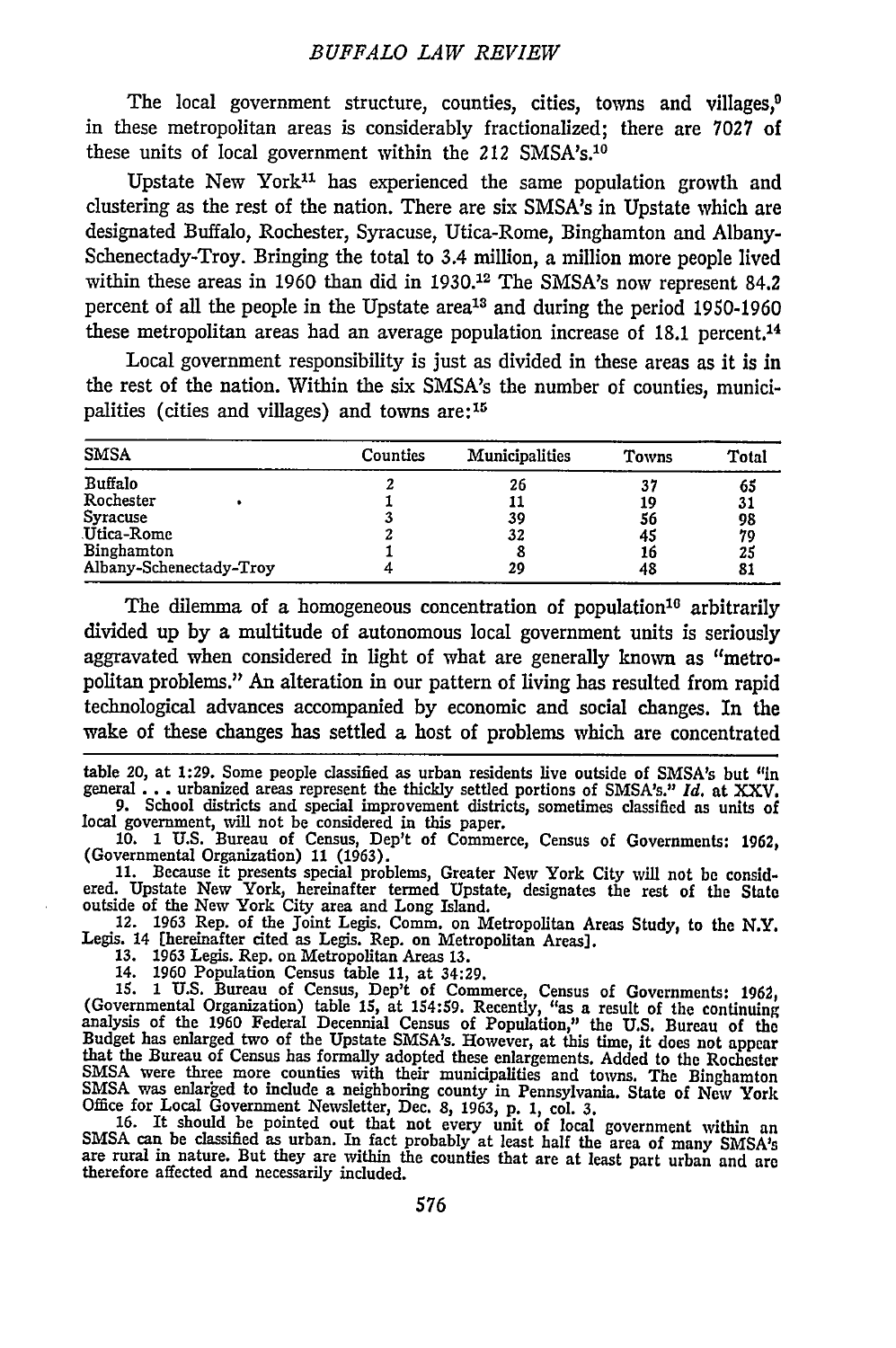where the people are, in metropolitan areas. A recent list by the noted authority Mr. Luther Gulick is illustrative:

Slums; congestion; obsolete buildings and factories; juvenile and other crime; rackets; crowded schools; reduced standards of educational quality; deteriorating transportation with rising costs; increased water and air pollution; traffic congestion and accidents; chronic unemployment; reduced individual aid and social responsibility; segregation and handicaps for minority groups; ugly and insulting "developments"; silly and extravagant mass "consumerism"; the needless destruction of natural values; and the deterioration of cultural standards and resources.<sup>17</sup>

Although there might be variations or differences in emphasis, many writers in the field and various government reports concur that this is symptomatic of the American urban scene.<sup>18</sup> And although concentrating on a need for more efficient services, such as water, sewer and police, reports and articles which discuss New York State agree on the seriousness of these problems in our metropolitan areas.<sup>19</sup>

These problems are obviously not respecters of the boundary lines of local units of government; with varying degrees of intensity they exist in any given total metropolitan area. No wonder then that authorities call for governmental activity, in one form or another, on a metropolitan area basis as the most effective means of dealing with "metropolitan problems."20

**19.** See Erie County **.** . **.** Time for Action (Buffalo Courier Express reprint of a series of articles **1960);** Erie County Planning Dep't & Niagara County Planning Bd., Erie-Niagara Regional Plan-A Summary Report **(1961);** Greater Buffalo Development Foundation, Metropolitan Buffalo Perspectives (1958) (a report by a group of Canisius College<br>professors under the direction of Professor Austin Murphy); N.Y.S. Office of Local Govern-<br>ment, Proceedings of, the Local Government Government, Proceedings of the Local Government Workshop (1960); N.Y.S. Office for Local Government, Proceedings of the Municipal Law Seminar, June 4-5, 1963; 1958, 1961<br>1962 & 1963 Legis. Rep. on Metropolitan Areas.

I am indebted to Richard L. Miller, Executive Director of the Greater Buffalo Development Foundation, and Ralph M. Barnes, Commissioner of the Erie County Planning Department, for time spent with me in many discussions on the significance of metropolitan problems in general and in the Buffalo area.

20. See authorities cited notes **18** and **19** *supra.*

**<sup>17.</sup>** Gulick, The Metropolitan Problem and American Ideas **10 (1962). 18. Comm'n on Intergovernmental Relations, 87th Cong., 1st Sess., Report on Government Structure, Organization and Planning in Metropolitan Areas (1961); Advisory Comm'n on** Structure, Organization and Planning in Metropolitan Areas (1961); Advisory Comm'n on<br>Intergovernmental Relations, 87th Cong., 1st Sess., Commentaries on a Report on Governmental Relations, 87th Cong., 1st Sess., Commentar Symposium, 111 U. Pa. L. Rev. 871 (1963); Clark, The Extension of Political and Legal<br>Order to the Metropolitan Area Community, in The Rule of Law in the Urban Community:<br>A Symposium, 111 U. Pa. L. Rev. 855 (1963); Feldman **27** (1960).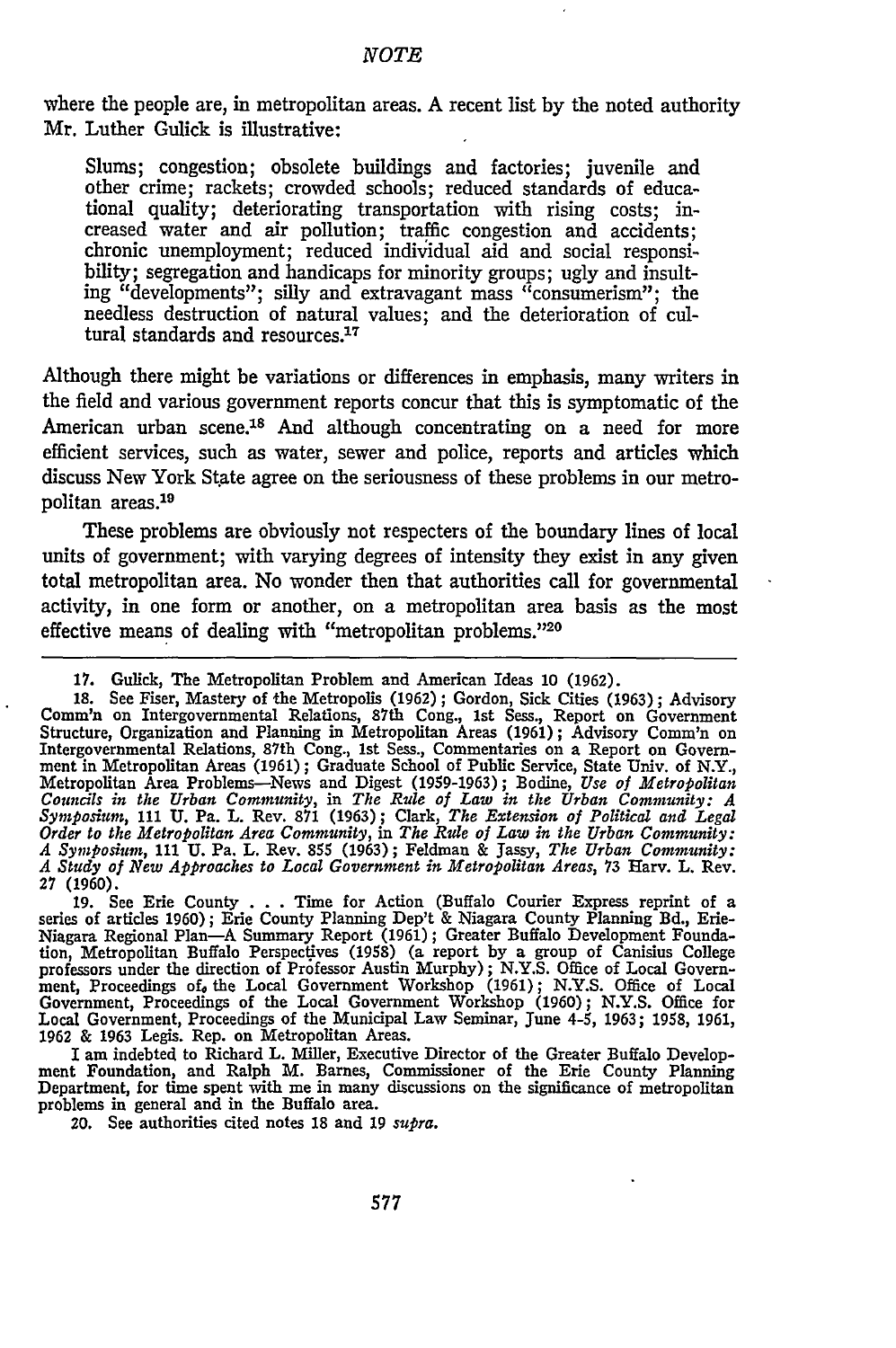#### *BUFFALO LAW REVIEW*

# II. CASE HISTORIES OF METROPOLITAN AREA GOVERNMENT ACTION *A. Tke United States*

There are a variety of approaches being taken by metropolitan areas in the United States. The government of Dade County, Florida, was reorganized on a "metropolitan" basis and a strong county government was formed by the transfer of powers and functions of the City of Miami and twenty-seven other incorporated municipalities to Dade County.<sup>21</sup> The same type of reorganization was effected by the Parrish and City of Baton Rouge.<sup>22</sup> City-county consolidation has occurred between Davidson County and Nashville, Tennessee.<sup>28</sup> A Metropolitan District Commission was formed in the Boston area and is completely responsible for water and sewer service as well as parks; the service area includes forty-two other cities and towns other than Boston.<sup>24</sup> California has authorized multi-purpose districts which can extend over county lines to handle such problems as public transportation and zoning.<sup>25</sup> There are a multitude of proposals for annexation of territory to central cities. It has worked well in Houston, Texas and Oklahoma City, Oklahoma, probably because those cities were not ringed with incorporated municipalities.<sup>26</sup> Strengthened county governments have been authorized in California and Maryland.<sup>27</sup> Eighty-four municipalities and nine counties in the San Francisco Bay area<sup>28</sup> and six counties in the Detroit area<sup>29</sup> have formed committees of governments, so that they may act cooperatively in matters of area concern. With this overview30 of the proposals that have been made and the action that has been taken throughout the nation, an analysis of Upstate will be made.

#### *B. Upstate New York*

In New York State there has been a movement to have counties assume more responsibility. Many counties in metropolitan areas now are responsible for such things as public health services and civil defense.<sup>31</sup> The counties of Erie (Buffalo SMSA), Monroe (Rochester SMSA), Onondaga (Syracuse SMSA) and Oneida (Utica-Rome SMSA) have selected charter forms of government.<sup>32</sup>

- 24. Gordon, Sick Cities **281** (1963).
- 
- 25. 1961 Legis. Rep. on Metropolitan Areas 66-67.<br>26. Gordon, Sick Cities 301-17 (1963) ; 1961 Legis. Rep. on Metropolitan Areas 86-92<br>27. Gordon, Sick Cities 289 (1963).<br>28. 1961 Legis. Rep. on Metropolitan Areas 80
- 
- 

29. Fiser, Mastery of the Metropolis 128-30 (1962).<br>30. For a more complete list of alternative area governmental approaches to metro-<br>30. For a more complete list of alternative area governmental approaches to metropolitan problems see 1961 Legis. Rep. on Metropolitan Areas, 65-92; N.Y.S. Office of Local Government, Proceedings of the Local Government Workshop 61-64 (1960).

31. 1958 Legis. Rep. on Metropolitan Areas 66-67. **32.** State of N.Y. Office for Local Government, County Charters in New York State at iv (1963).

<sup>21. 1963</sup> Legis. Rep. on Metropolitan Areas 20-24; Gulick, The Metropolitan Problem and American Ideas **93, 98, 155-56, 160 (1962);** Fiser, Mastery of the Metropolis **125-28** (1962).

**<sup>22.</sup>** Gordon, Sick Cities **281-82** (1963).

**<sup>23.</sup>** Graduate School of Public Service, State Univ. of N.Y., Metropolitan Area Problems-News and Digest, May-June, 1963, p. 4.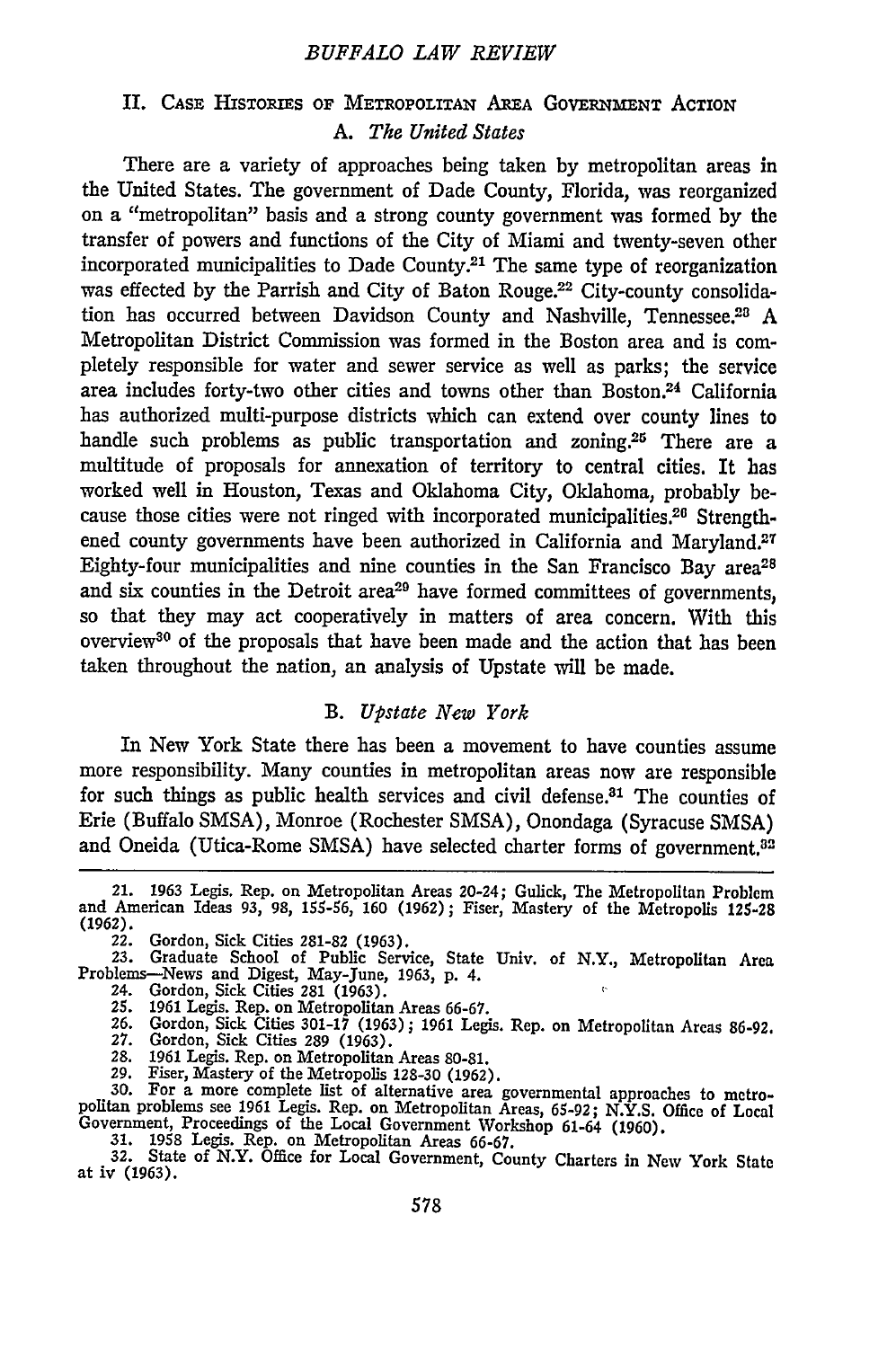However, a recent publication, analyzing the charter provisions of these four counties, indicates that they exercise few meaningful powers and that the other units of government within each county remain almost entirely autonomous.<sup>33</sup> Erie and Niagara Counties entered into a cooperative agreement to produce in 1961 the *Erie-Niagara Regional Plan-A Summary Report34* which is a study of land-use planning in the Buffalo SMSA. In the Binghamton SMSA all the planning, including urban renewal, is done by one planning board.<sup>35</sup> There are a variety of cooperative agreements within each metropolitan area for the provision of services.<sup>36</sup> Moreover, at least in Syracuse, a group has been formed that is "involved with metropolitan growth and development ... **."** This group is called the Syracuse Metropolitan Development Association and deals with the Onondaga County area.37 Though there is a significant amount of progressive activity in most of the Upstate metropolitan areas, it would appear that little of it is directly pointed toward government action on an area basis.

# III. THE LEGAL FRAMEwoRx FOR **AREA GOVERNMENT ACTION** IN UPSTATE **NEW** YORK

Governmental power in the six Upstate metropolitan areas is divided among a multitude of local units; there seems to be a need for action on an area basis, and apparently little is being done. Following a broad look at New York legal authority bearing on state and local government, the various forms in which area governmental action could be cast will be examined.<sup>38</sup>

#### *A. Legal Background*

The New York State Constitution can only be altered by a constitutional amendment which is accomplished in two stages. First, the Legislature, the Senate and Assembly, must pass the proposed amendment by a majority in both houses in two different legislatures, *i.e.,* a general election must intervene. Then it must be approved by a majority of voters in a statewide referendum.<sup>39</sup> Statutes become law with a majority vote of the Legislature and the Governor's approval, or if he rejects it, with a two-thirds vote of the Legislature.<sup>40</sup>

The State, in relation to local units of government—cities, towns, counties,

<sup>33.</sup> See State of N.Y. Office for Local Government, County Charters in New York State (1963).

<sup>34.</sup> Erie County Planning Dep't & Niagara County Planning Bd., Erie-Niagara Regional Plan-A Summary Report (1961). *35.* **N.Y.S.** Office for Local Government, Local Government Cooperation-A Guide

for Municipal Officials 24-26 (1963).

<sup>36.</sup> See N.Y.S. Office for Local Government, Local Government Cooperation---A<br>Guide for Municipal Officials (1963); 1958, 1961 & 1962 Legis. Rep. on Metropolitan Areas<br>37. Letter From Henry W. Schramm, Research Director, Ne

Committee on Metropolitan Areas Study to author, April 13, 1964. **38.** Because that part of the New York State constitution and statutes which bears on local government is not altogether dear, a complete exposition of legal authority would not have been possible without the guidance of Dean Jacob D. Hyman, School of Law, State University of New York at Buffalo.

<sup>39.</sup> N.Y. Const. art. XIX. 40. N.Y. Const. art. III, § 14; art. IV, § 7.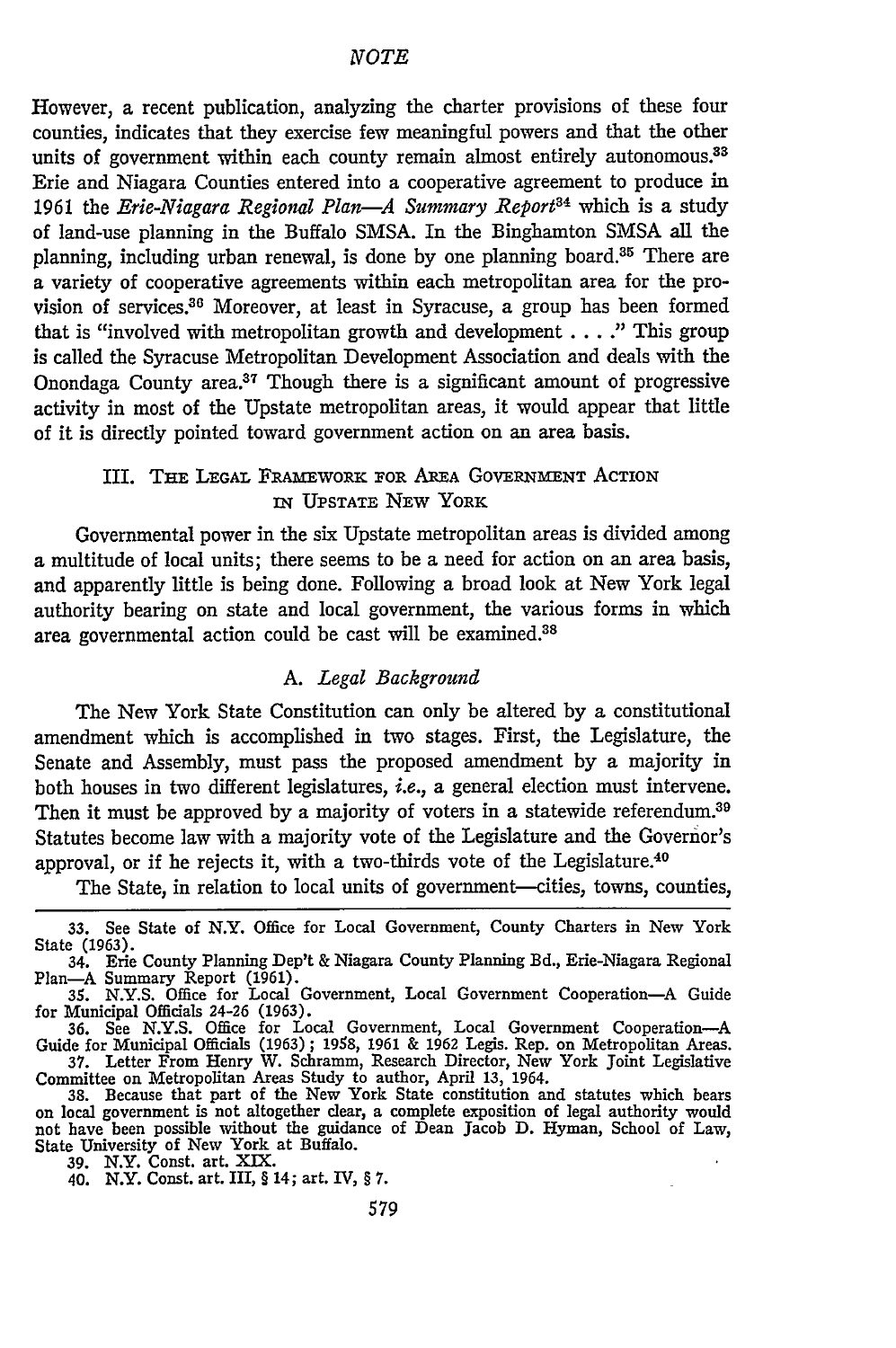#### *BUFFALO LAW REVIEW*

and villages-is the repository of all powers. The local units are political subdivisions of the State. Except as limited by the State constitution, the State Legislature may grant power and authority to local units of government, and modify or withdraw it rather freely.41 Unless the State action would deprive individuals of their civil liberties, the State may exercise this power unrestrained by the United States Constitution. This doctrine was fairly well settled in a 1907 United States Supreme Court case which involved a State directed consolidation of two cities.<sup>42</sup>

On January 1, 1964, a New York constitutional amendment, article IX, the "Local Government Article," took effect. This contains much of the constitutional authority dealing with local governments, although other authority is scattered throughout the constitution. Well over half of the subject divisions within the Consolidated Laws of New York contain statutory authority that deal with or touch on the operation of local government.

The new constitutional amendment provides a "grant of power to all counties, cities, towns and villages to enact local laws not only concerning their property, affairs and government, but also concerning a list of ten other specified subjects. . . ."43 Thus, a fairly broad grant of local legislative power is provided for all local units of government in New York.

The Legislature may not act in relation to the "property, affairs or government" of local units except by general law (that which would apply to all cities, all towns, etc.44), special request from the local unit, or by a declaration of emergency from the Governor.<sup>45</sup>

The combination of affirmative grants of power to local units with restrictions on the State would leave local units of government fairly free to deal with their own problems in any manner that they thought best, were it not for past judicial interpretation of the phrase "property, affairs and government." When the Legislature has passed laws dealing with the concerns of any particular city, and the city objected, the courts have been prone to interpret this phrase narrowly, at least insofar as it operated as a restriction on the State.46 But now new article IX states that "effective local self-government

41. People v. Tweed, 63 N.Y. 202, 207 (1895); MacMullen v. City of Middletown, 187 N.Y. **37,** 42, 79 N.E. 863, 864 (1907). 42. Hunter v. City of Pittsburgh, 207 **U.S.** 161 (1907).

43. Moore, *Home Rule in New York,* Local Government Law Service Letter, Oct. **1963,** p. **1,** 2. The reference here is to N.Y. Const. art. IX, § 2(c). 44. N.Y. Const. art. IX, §3(d)(1).

45. N.Y. Const. art. IX, § 2(b)(2).<br>46. For an excellent summary of this problem see Diamond, Some Observations on<br>Local Government in New York, 8 Buffalo L. Rev. 27, 34-37 (1958). Undating the problem in relation to the new constitutional amendment is a series of articles. Lazarus, *A Comment Upon Charter Revision in New York City and Upon the Pending New York Amendment Affecting Home Rule,* Local Government Law Service Letter, Sept. **1963, p. 1;** Moore, *Home Rule in New York,* Local Government Law Service Letter, Oct. **1963, p. 1;** Letter From Jacob D. Hyman, Dean of the School of Law of the State University of New York at Buffalo, to Jefferson B. Fordham, Editor, Local Government Law Service Letter, Nov. **11, 1963,** in *Home Rule in New York-Further Discussion,* Local Government Law Service Letter, Nov. 1963, p. 1, 2.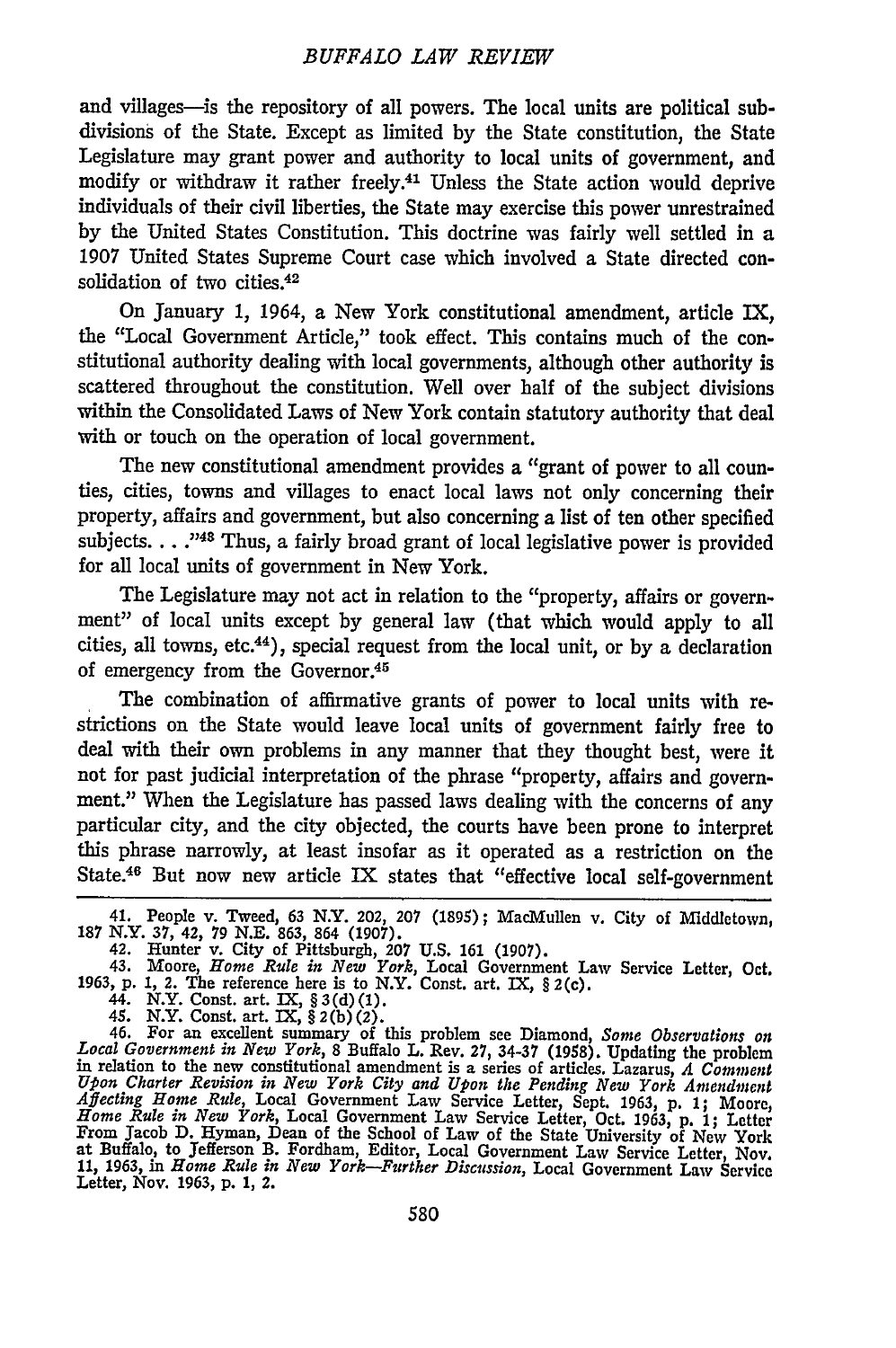and . . . are purposes of the people of the state"<sup>47</sup> and that "powers . . . granted to local governments by this article shall be liberally construed."<sup>48</sup> Local units have been given some powers of self-government and in view of the new constitutional language, failure to effectively exercise this power would not be warranted because of the former attitude of the courts.

Thus, while the Legislature remains free to affect the organization of local government, by statutory changes or the initiation of constitutional changes, local government, cresting a slowly developing trend,<sup>49</sup> currently enjoys fairly complete grants of legislative and administrative power.

### B. *A Review of Alternatives for Metropolitan Area Governmental Action*

An exercise of governmental power on an area basis in any one of our six Upstate metropolitan areas could take any of several forms. First to be considered will be the possibility of a federation of the present units in a metropolitan area with a form of government structured above the local units. This would mean creating a new and different type of local government unit than presently exists. The New York State constitution of 1777 adopted cities, counties, and towns as the units of local government and in 1821 villages were added. The adoption of these units of government is "equivalent to a direct prohibition against the creation of other civil divisions vested with the same powers."<sup>50</sup> Also, article VIII, section 3, of the constitution states in effect that any other types of municipal corporations with the power to tax or contract indebtedness are prohibited. New article IX, the Local Governments Article, defines a unit of "local government [as a] county, city, town or village."<sup>51</sup> Consequently the creation of any new form of local government, such as a federation of present units, would require a constitutional amendment.

Consolidation or merger of units of local government might be considered as an alternative method for effecting government action on an area basis. This could be accomplished in two ways, municipal incorporation or annexation. Two, or perhaps more, units of local government might wish to incorporate as one city or an area in a town might wish to incorporate as a village. This normally is effected by a petition to the State Legislature from the units of government and residents concerned. The Legislature has complete authority to grant or withhold a charter of incorporation. 52 Constitutional authority for annexation is repeated in section 1(d) of the new Local Government Article. Though it would seem to allow annexation of local government *units*<sup>58</sup> a provision of the

<sup>47.</sup> N.Y. Const. art. IX, **§** 1.

<sup>48.</sup> N.Y. Const. art. IX, **§** 3 (c). 49. The section of the constitution that made local officers immune from outside interference first appeared in the 1821 New York Constitution art. IV, **§** 15. See text at-notes *56-57 infra.*

<sup>50.</sup> People ex rel. Hon Yost v. Becker, 203 N.Y. 201, 208, 96 N.E. 381, 384 (1911).<br>51. N.Y. Const. art. IX, § 3(d)(2).<br>52. N.Y. Const. art. IX, § 2(a); art. X, §§ 1 & 5, and statutes thereunder.<br>53. "No local government o

another until... ." N.Y. Const. art. IX, § **I(d).**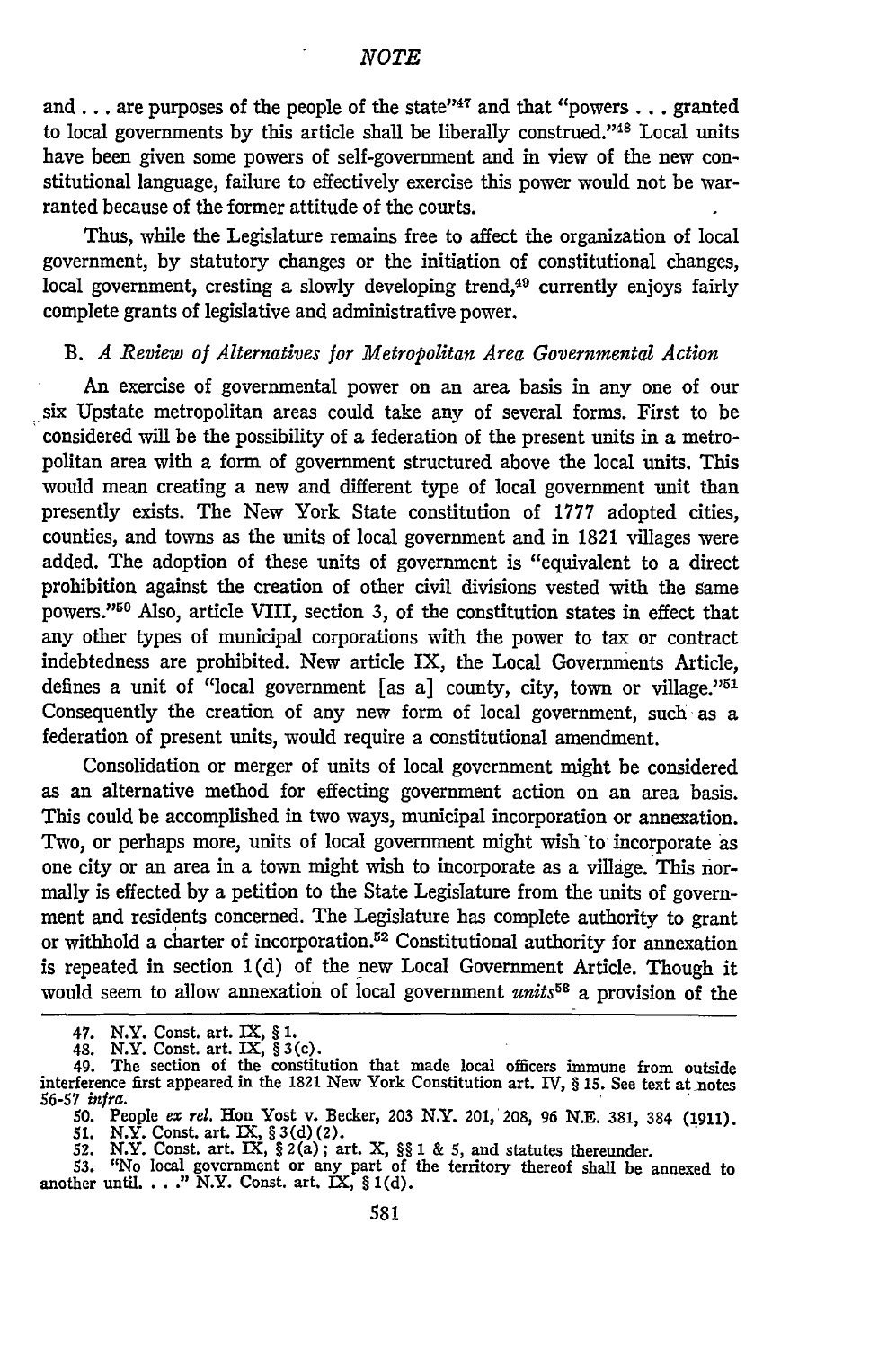municipal annexation article makes it clear that one unit of government cannot be completely absorbed in another.<sup>54</sup> Annexation is limited to the addition of *territory* from one unit of local government to another.<sup>55</sup> A statutory change would be necessary to allow the absorption of units of local government by annexation. But even with the necessary aid of the Legislature forthcoming for incorporation or annexation, it cannot be envisioned that enough units of government could be incorporated as one or annexed to each other to make area action possible in any given Upstate SMSA. Therefore, unless the approach of consolidation or merger were part of some complete area plan it would fall far short of the goal of area action.

A- series of shifts in the powers and functions of local governments between each other or from smaller units to larger units is another approach that could provide the basis for area action. Functions or powers of units of government are exercised by their officers. If a function were transferred out, the officer in charge is affected. An old section of the constitution carried over into the new amendment says that "all officers of every local government whose election or appointment is not provided for by this Constitution shall be elected by the people of the local government, or of some division hereof, or appointed by such officers of the local government as may be provided by  $law.^{"56}$  At one time some states, where the majority of the state legislature was of a different political faith than the government of a major city, occasionally passed laws to transfer the duties of the city officials to others who were politically aligned with the legislature.<sup>57</sup> So the purpose of this section is to secure to local government the right to choose their own officers without interference from the State.<sup>58</sup> It will also prevent a larger unit of local government from usurping a function of a smaller unit.59 Therefore, shifts in functions among local units of government could probably only take place where specifically authorized.

Article IX, section 1(h), the authorization for a strong form of county government, provides for the transfer of functions. The people of a county, in a referendum, may choose a "charter" form of government which may provide for a county executive. The county charter or a subsequent charter law, also subject to a referendum, may provide for the transfer of functions and powers of cities, towns and villages to the county. At the same time, while the units of government may not be abolished,<sup>60</sup> their "offices, departments and agencies" may be.<sup>61</sup> Two of our Upstate metropolitan areas are made up of one county, two contain two counties, one contains three and another four

- **60.** N.Y. Munic. Home Rule Law § 34(d). **61.** N.Y. Const. art. IX, § I(h).
- 

<sup>54. &</sup>quot;The term annexation shall not include the creation or dissolution of a county, city, town or village, or the consolidation of two or more towns or two or more villages, respectively. . . ." N.Y. Gen. Munic. Law § 701

**<sup>55.</sup>** N.Y. Gen. Munic. Law § **701.**

**<sup>56.</sup>** N.Y. Const. art. IX, § **I(b). 57.** Fordham, Local Government Law **13** (1949).

**<sup>58.</sup>** People v. Albertson, 55 N.Y. **50 (1873). 59.** Town of Pelham v. Village of Pelham, 215 N.Y. 374, **109 N.E. 513 (1915).**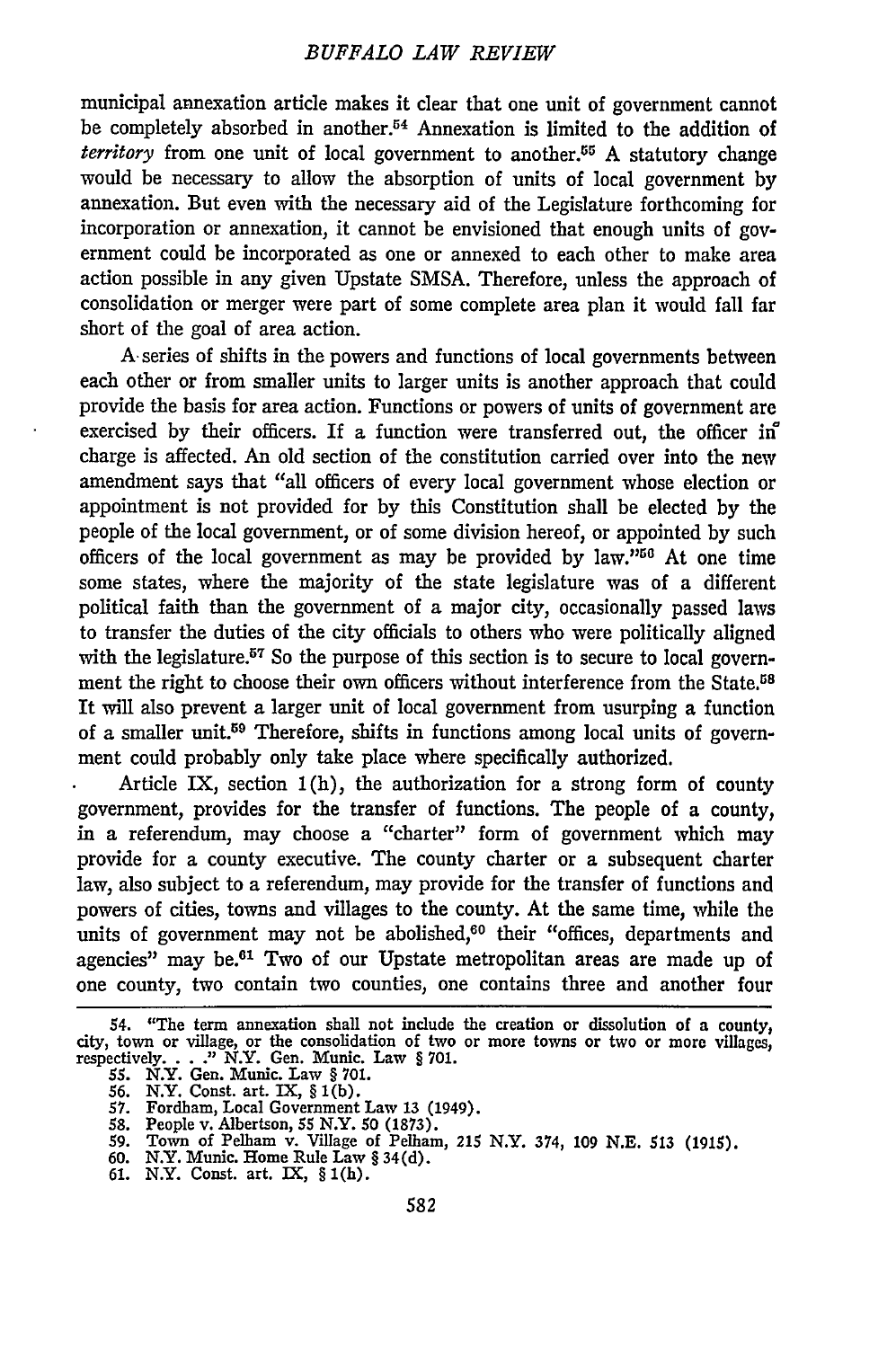counties.62 To this extent a transfer of functions and powers presently lodged in the multitude of cities, towns and villages within each Upstate metropolitan area, to a county charter government is a means of area government action.

Cooperation among all the local units of government could also produce this result. Article VIII, section **1,** provides for joint financing where municipalities are cooperating together "pursuant to law." And there are many statutes authorizing the joint provision of a variety of services. But each one of these statutes only covers a specific situation among named units.63 This article also contains a phrase which would indicate a grant of broad cooperative power, but probably because the article is concerned with financial matters, that phrase has apparently been successfully cited only once.<sup>64</sup> The new amendment, for the first time, positively authorizes cooperation. A constitutional "bill of rights for local governments" states that "effective local self-government and intergovernmental cooperation are purposes of the people of the state."65 And article IX, section 1(c), says that "local governments shall have power to agree, as authorized by act of the legislature, ... with other governments ... to provide cooperatively, jointly or by contract any facility, service, activity or undertaking which each participating local government has the power to provide separately."

Three facets of this new constitutional section will be examined carefully. In the first place, what do local governments "provide separately"? As has already been indicated<sup>66</sup> local governments have been given significant grants of power of self-government and are authorized **by** statutes to deal with an almost endless list of concerns, including selection and removal of their own officers.<sup>67</sup>

The constitution gives local governments this power to cooperate "as authorized by the act of the legislature." A section of the General Municipal Law, the municipal cooperation  $law, <sup>68</sup>$  provides the authorization. It states ''municipal corporations . **..** shall have the power to enter into agreements for the performance among themselves of their respective functions, powers and duties or for the provision of a joint service."<sup>69</sup> A joint service is "the joint performance of any **...** function or power which each of the municipal corporations . . . has the power . . . to provide, perform or exercise, separately."<sup>70</sup> The statute provides that these agreements must be approved by a three-fourths

64. 1962 N.Y. Ops. Atty. Gen. **92.**

**65.** N.Y. Const. art. IX, § **1.**

 $\ddot{\phantom{0}}$ 

**<sup>62.</sup>** See note **15** *supra* and accompanying text. **63.** There are over 200 separate statutes dealing with cooperation between municipal- ities cited in **N.Y.S.** joint Legis. Comm. on Metropolitan Areas Study, Municipal Cooperation-A Digest of the Law of New York (rev. ed. 1963).

<sup>66.</sup> See text at notes  $43-49$  supra.<br>67. N.Y. Const. art. IX,  $\S 1(b)$ ,  $\S 2(c)(1)$  & (2). If the removal of an elective<br>officer is contemplated, a referendum would be required. N.Y. Munic. Home Rule Law  $\S 23(2)$  (e) - (g).

**<sup>68.</sup>** N.Y. Gen. Munic. Law § 119(m)-(o). **69.** N.Y. Gen. Munic. Law § 119(o).

**<sup>70.</sup>** N.Y. Gen. Munic. Law § **119(n).**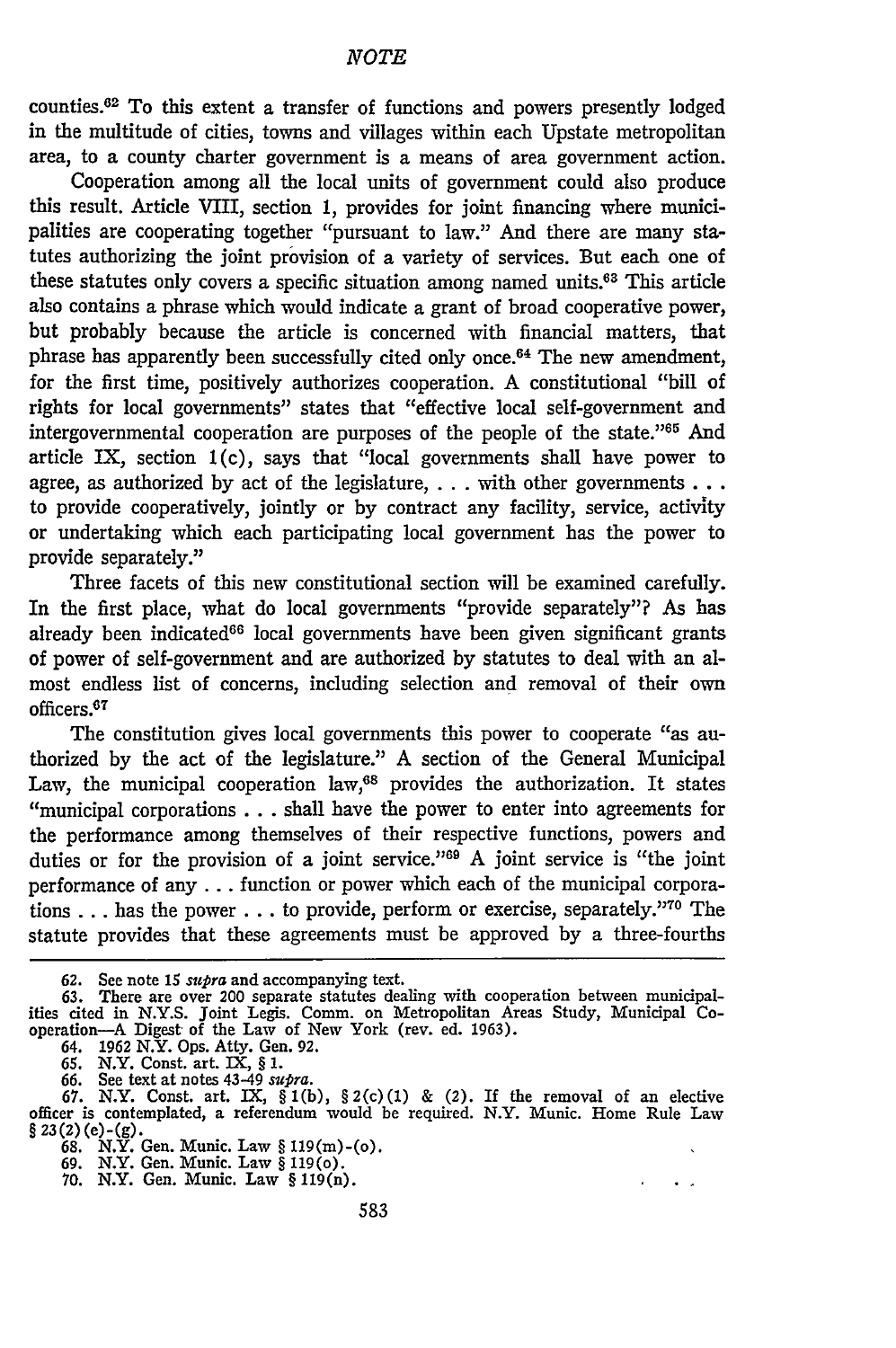vote of the governing body of each local unit involved. Naturally, the right to participate is qualified where the exercise of a function or a power is subject to a public hearing or referendum.<sup>71</sup> The municipal cooperation law is a very broad authorization for intergovernmental cooperation. In addition to the joint performance of their respective powers and functions, the allocation of revenues, manner of engaging and discharging personnel, acceptance of gifts or bequests, and the making of claims for federal or state aid may be contained in these agreements between local units of government. $72$ 

If efficiency is to be achieved, duplication eliminated, and matters of joint concern handled together, intergovernmental cooperation must necessarily involve elimination of some officers of local governments. The interpretations of article IX, section 1(b), of the constitution, discussed above, indicate that local officers are immune from outside interference. Therefore, there is the possibility that elimination of officers in cooperative endeavors could be barred by the constitution. But several factors tend to refute this assumption. First, this section was added to the constitution to prevent the State from making a wholesale replacement of local government personnel and this section has apparently only been relied on to prevent this or to prevent arbitrary action by another unit of government.73 What we are talking about now is local governments jointly undertaking to do what they could do alone-abolish their own officers.74 Second, authorization for local government cooperation is now in the constitution, and should be read in conjunction with the section concerning permanency of local officers. Last, there is at least statutory authorization for joint agreements that deal with "the manner of employing . . . or discharging necessary personnel....<sup>775</sup> Based on all this, it is fairly safe to assume that constitutionally authorized, voluntary cooperation is something entirely different from arbitrary state action, and that local governments, when cooperating together, should be able to eliminate their own local officers.

Strong local units of government, clear statutory authorization and a way open to eliminate officers with duplicating functions effectively complete this

<sup>71.</sup> N.Y. Gen. Munic. Law § 119(0).<br>72. It is interesting to note that not one reference was found tying up this statute<br>with article IX. In the Governor's Memorandum of Approval for the Municipal Home<br>Rule Law and the muni (McKinney 1963), reference is made to article IX and the implementing legislation, but<br>the municipal cooperation law is not mentioned. The same is true of releases issued by<br>the executive branch of the State government con Office for Local Government. See, *e.g.,* N.Y.S. Office for Local Government Newsletter, Sept. 18, **1963.** One reason for this could be that the municipal cooperation law was first passed in 1960. It was designed to complement art. VIII, § 1, see N.Y. Gen. Munic. Law  $\S$  119(m) (Legislative Intent), but "... questions ... arise as to the scope and extent ...," 1963 N.Y. Legislative Annual 225. Possibly one of the purposes of the sections dealing with intergovernmental cooperation in n for art. IX  $\S I(c)$ 

**<sup>73.</sup>** See notes **58** & *59 supra* and accompanying text.

<sup>74.</sup> N.Y. Const. art. IX **§§** (b), 2(c) (1) & (2). **75.** N.Y. Gen. Munic. Law **§ 119 (o)2(b).**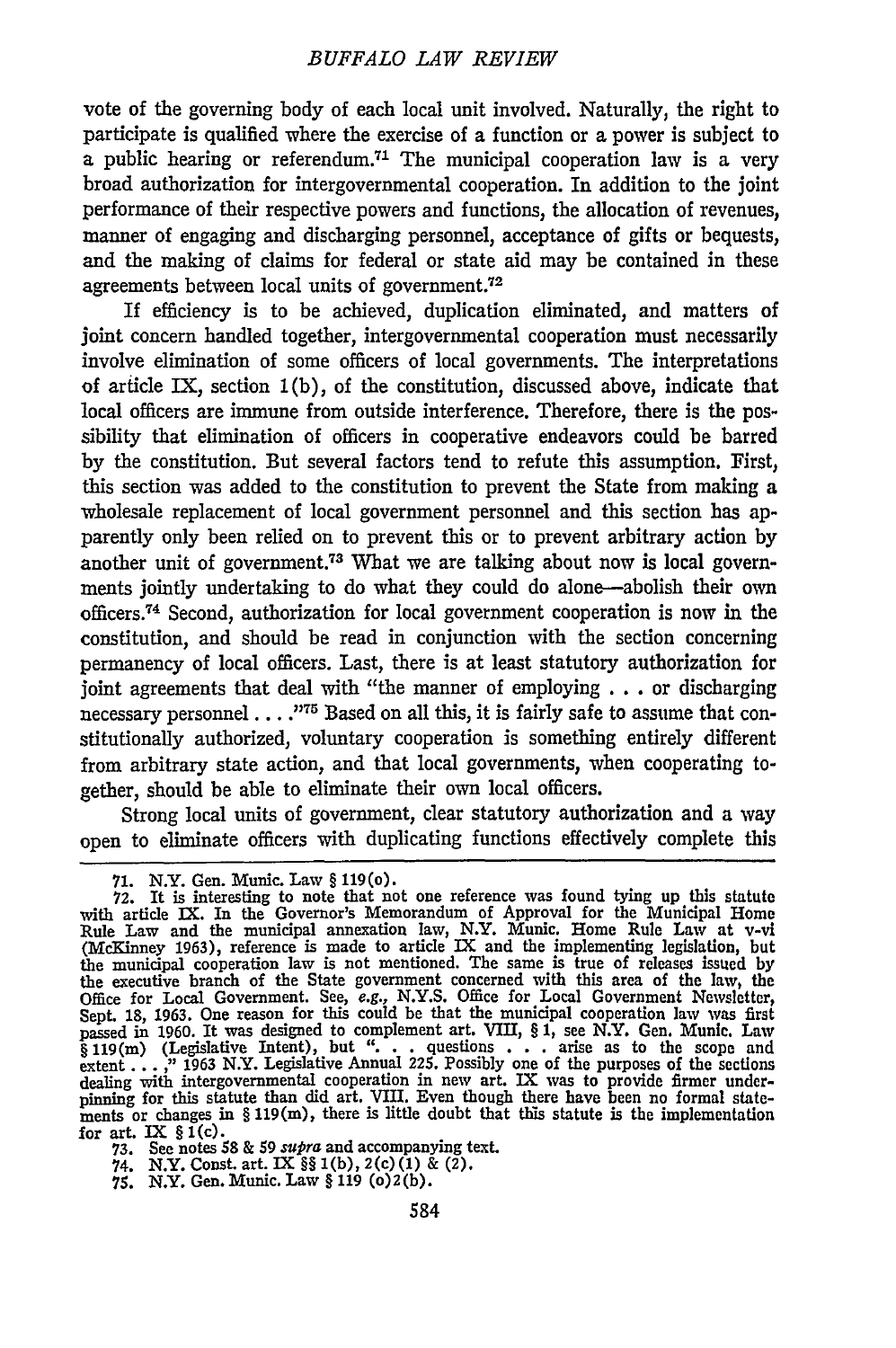new constitutional section on cooperation. Intergovernmental cooperation is available as a form of area action.

Allied with intergovernmental cooperation would be the idea of a committee or council of local governments. All the local government units in a metropolitan area could band together to provide a forum for joint action. There is statutory authority for "Joint Municipal Survey Committees"<sup>76</sup> and it provides that local units may create a committee "to strengthen local governments and to promote efficient and economical provision of local government services...." A group such as this has the power to promote the economic and general welfare of the participating municipalities, work with State or private agencies, and conduct surveys to aid in the solution of local government problems.

To the extent that complete land use planning parallels many functions of local government, such planning can be considered as a form of area government action. A statute provides that "any county... in collaboration **with...** cities, towns or villages in such county [and) any adjacent county or counties [and their local governments] may establish a regional planning board. . . .<sup>1777</sup> Such a regional planning board is "empowered to perform planning work, including but not limited to surveys, land use studies, urban renewal plans and technical services, and shall study the needs and conditions of metropolitan [and] regional planning . . . and prepare and adopt . . . a comprehensive master plan for the development of the entire area. . . .<sup>778</sup> Authorized to deal with many of the problems that beset our metropolitan areas, regional planning boards that would exercise their full powers and prepare a complete master plan, would be an effective tool for area government action.

There are other approaches which do not necessarily involve structural changes, shifts in power or joint action but do involve a relinquishment of local government power. The creation of public authorities to handle some problem that is area-wide in scope, such as police protection, is an example. Under our constitution article X, section 5, authorities are "public corporations" which are created by special act of the legislature. But by statute<sup>79</sup> their use is limited; their purpose is "to construct or operate a public improvement." Therefore, the legislature would undoubtedly have to make statutory changes for authorities to be used in the manner suggested. Authorities operate independently of the local unit of government while special districts, which could also be created to do the same thing, are structured into the local government. The constitution, article VIII, section 3, authorizes the local creation of districts on at least a county-wide basis. They are used to provide services and are referred to in the constitution and elsewhere as "improvement districts." A district could be a useful device for a specific county-wide service problem, or with the necessary change in the statute, an area-wide service problem. But the

**<sup>76.</sup>** N.Y. Gen. Munic. Law § 239-n.

**<sup>77.</sup>** N.Y. Gen. Munic. Law § **239-b. 78.** N.Y. Gen. Munic. Law § **239-d(1). 79.** N.Y. Gen. Corp. Law § 3 (4).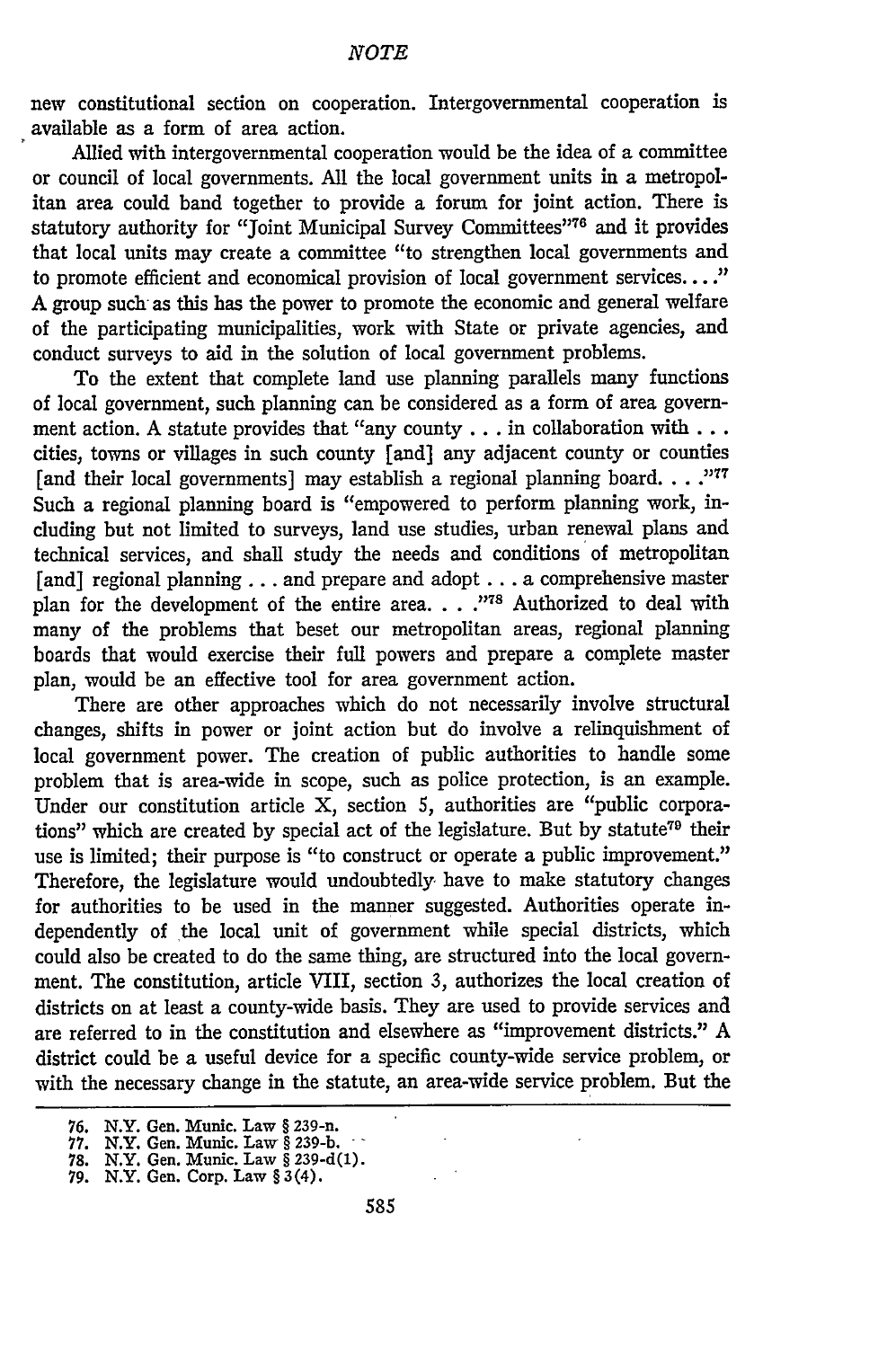number required to manage all service requirements would be a serious disadvantage; the same would apply to extensive use of the authority. Whether a district or authority could be used to perform other government functions is debatable, because if its power approximated that of a county, city, town or village then its legal entity could be undermined and a constitutional change might be required.80 Though their use would be limited, authorities and districts are both available as a form of area government action.

Another solution could come in the form of State Legislative authorization, other than what has already been indicated as necessary. The power of the Legislature in this context has already been discussed. $81$  It is conceivable that a group of local governments might request a special law or that the Legislature might pass a statute that would have the effect of authorizing some form of metropolitan area action. Although the State Legislature can never be eliminated either as a source of help or hindrance, with the power that local governments now enjoy and the variety of alternatives available, gratuitous statutes might not be forthcoming and requested special laws should not be necessary.

These are the possible forms that governmental action in any one of the six Upstate metropolitan areas could take. Reviewed, along with the present or necessary authorization, were: the creation of a new form of local government; consolidation or merger by municipal incorporation or annexation; the transfer of powers and functions from one unit of government to another and selection of a strong form of county charter government; intergovernmental cooperation and committees of local governments; regional planning boards; use of public authorities and improvement districts; and special state laws.

### IV. ANALYsIs **OF** PROBLEMS

The purpose of this section is to make a more thorough qualitative analysis of the foregoing options for area government action. This is done with the thought than any one or all of the Upstate metropolitan areas would wish to translate authorization into area action.

Several points have already been made. The use of incorporation or annexation, authorities or districts, and to a limited extent the charter form of county government could fall short of effective action throughout a whole area. Burdensome duplication could exist as a result of reliance on authorities and districts. And the State Legislature might be reluctant to approve new laws dealing with local government organization or operation.

The more dramatic options available were new forms of local government such as a federation of present units, consolidation or merger of units, or the selection of a strong form of county government involving a meaningful shift in functions. They require to some extent an alteration of structure and a re-

**<sup>80.</sup>** See text at notes *50-51 supra.* **81.** See text at notes 41-49 *supra.*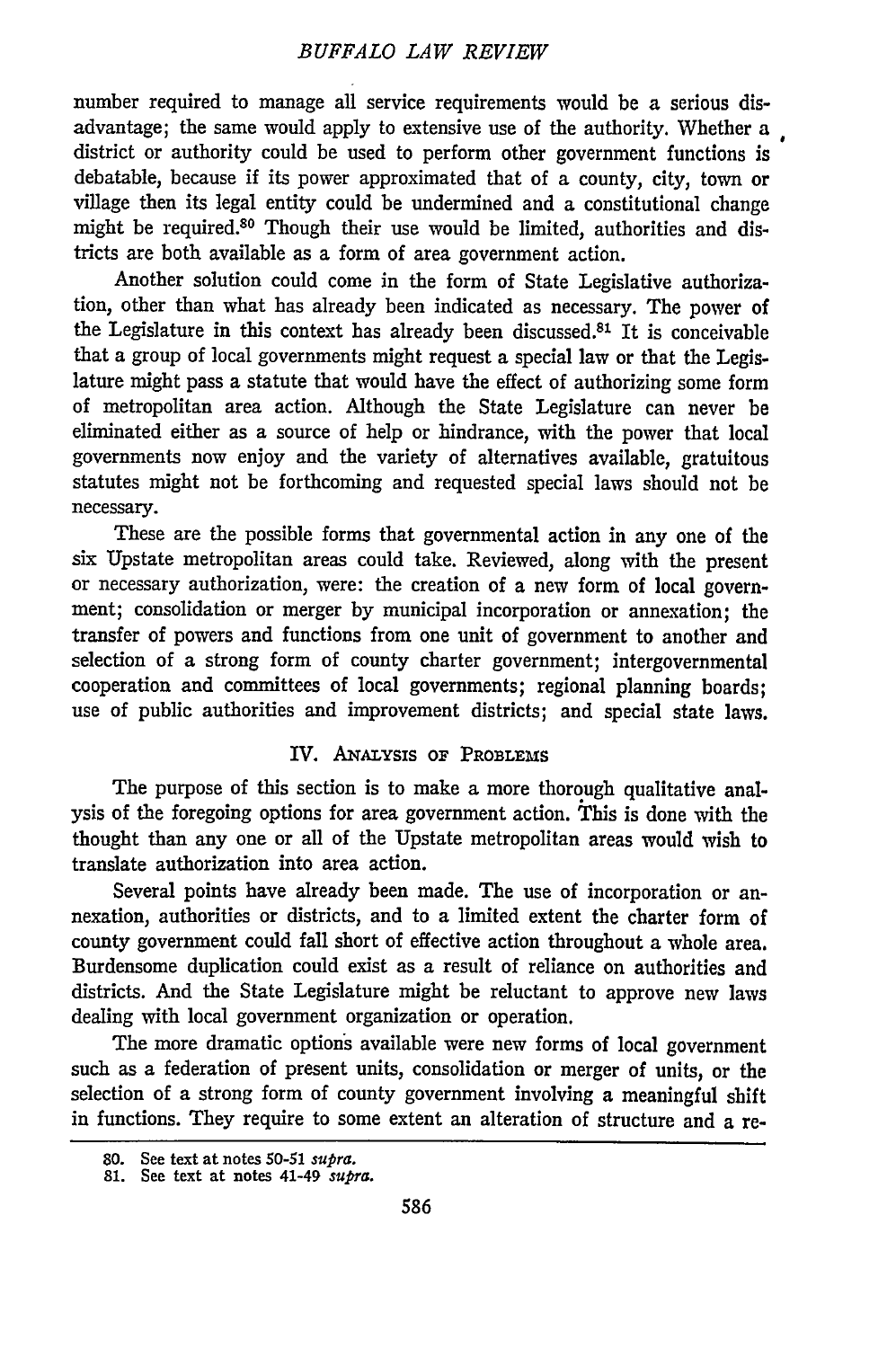organization of local government as we know it today. Several impediments stand in the way of any of these options. They can be roughly divided into the categories of legal difficulties, political and popular preference for the status quo, and our tradition of strong local units of government.

As indicated, almost any change in the structure or functions of local government Upstate would require either a constitutional amendment, state legislative action, local government concurrence, approval by the people in a referendum, or usually some combination of these. Legal action of this sort is difficult to initiate and takes quantities of time, persistence and knowledge.

A change in governmental forms or a wholesale shift in functions would probably mean that some public officials would either be without a job or without power. Politicians do not normally vote themselves out of office nor do they urge their constituents to do so. The ordinary citizen does not like to see any lessening of power in his own unit of government and people in the suburbs and rural areas might not be willing to compromise their own independent governments, which they probably view more as a bulwark against the inherent problems of cities than anything else. Marshalling political and popular approval for changes in local government could prove most difficult.<sup>82</sup>

In New York State there is a strong tradition that runs in favor of autonomy and strength of small, local units of government. We generally do not like to remove government action too far from the people, and we like to have our local units exercise meaningful powers. Our history and experience is that local government, close to the people, undertakes to solve their problems.<sup>83</sup>

So perhaps, because of the impediments that exist and because our tradition and experience run in a different direction, government reorganization or dramatic shifts in the functions of units of government are not answers.

The remaining alternatives for government action on a metropolitan area basis are intergovernmental cooperation, committees of local governments and regional planning boards. The constitutional and statutory authority for these forms are clear; no further legal action is required for their implementation. No referendum of approval is required, nor would resistance of the people or public officials be expected. And these forms of government action fit well within New York State tradition and experience.

## V. AN ACTION PRORAM

The above methods are of the "self-starter" type; they are not some form of complete government reorganization that can be spun out of a single act or fiat. In terms of a complete and integrated metropolitan area program the use of these powers remain largely dormant. It would appear that

<sup>82.</sup> For a more exhaustive treatment of this subject see Moak, *Some Practical Obstacles in Modifying Governmental Structure to Meet Metropolitan Problems,* 105 U. Pa. L. Rev. 603 (1957); Gulick, The Metropolitan Problem and American Ideas 98-100 (1962). **83.** 1963 Legis. Rep. on Metropolitan Areas 24; 1961 Legis. Rep. on Metropolitan

Areas 17.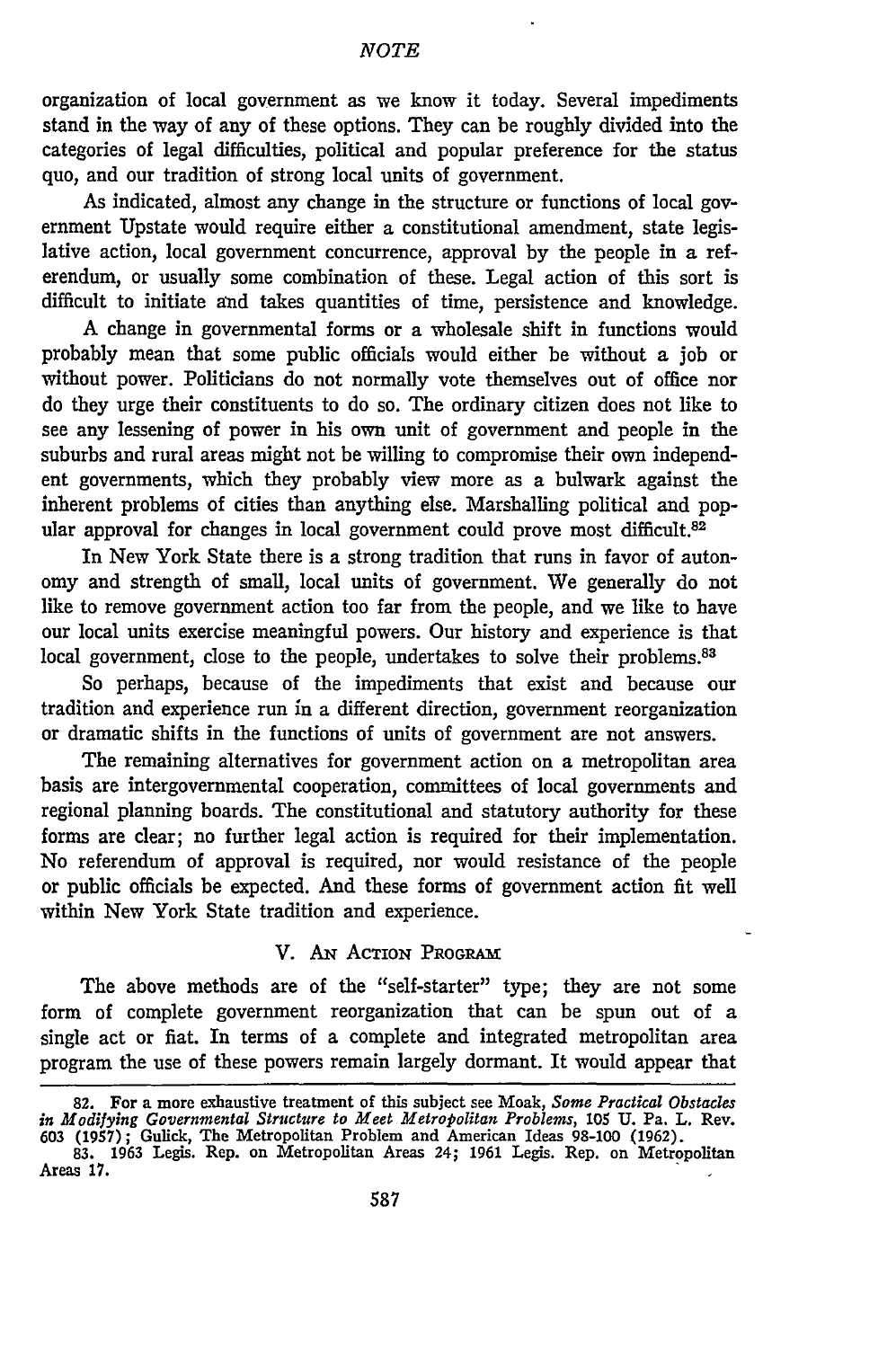some sort of vehicle is needed, first, to interest the people and units of local government in any given metropolitan area in the need for area action, and second, to initiate and exploit, on an area basis, the integrated use of the powers available. "Metropolitan councils" is a phrase used for groups formed in metropolitan areas that interest themselves in problems like this. They are traditionally made up of private citizens representing groups such as business and labor, and government officials representing all the local units of government. This is an expansion of one form of area action mentioned-committees of local governments. Their use is strongly urged by writers in the field of government reorganization. 84 If correctly organized and effectively used in any one of the Upstate metropolitan areas, a metropolitan council would provide the following: formal recognition that individual units of government and their people are part of one homogeneous metropolitan area, a forum where "metropolitan problems" can be discussed in the context of the whole area, and an institutional framework from which effective area action could develop.

Taking as a starting point the powers of self-government that local units of government now enjoy, a metropolitan council should initially move in two directions. First, it should encourage the development of an area master plan. The plan should be a blending of local wishes with area-wide perspective, should deal with all phases of land use planning including public and private transportation facilities and central city renewal, and hopefully should be adopted by every municipality in the area. Second, a metropolitan council should promote, in every possible way, cooperation among the various units of local government in the area. For every problem, or every provision for a service or facility, that can be more effectively and efficiently managed by two or more local units, a cooperative agreement should be drawn up and put into effect.

With a committee of local governments as part of a metropolitan council, local units of government fully exercising their powers of self-government, an area master plan, and intergovernmental cooperation on an area basis, the groundwork is well laid for the final step. In any given metropolitan area Upstate that reaches this stage the people and officials of the local units should be ready to approve the transfer of meaningful functions to the county government. By selection of a charter form of government or by charter amendment all the phases of powers and functions of the local units that can best be exercised on a county-wide basis should be transferred to the county. At this point and in this atmosphere it should not prove too difficult to have agreements between counties in any metropolitan area that contains more than one county, to deal with problems best handled on an area basis. Strong, cooperating county governments complete the action program.

 $\bullet$ 

Thus, the most effective means of dealing with urban growth and metro-

<sup>84.</sup> Fiser, Mastery of the Metropolis **136-50 (1962) ;** Bodine, *The Use of Metropolitan Councils in the Urban Community,* in *The Rule of Law in the Urban Community: A Symposium,* **111 U.** Pa. L. Rev. **871 (1963);** Parker, *Cooperation in Metropolitan Areas Through Councils of Governments,* Public Management, Oct. **1963, p. 223.**